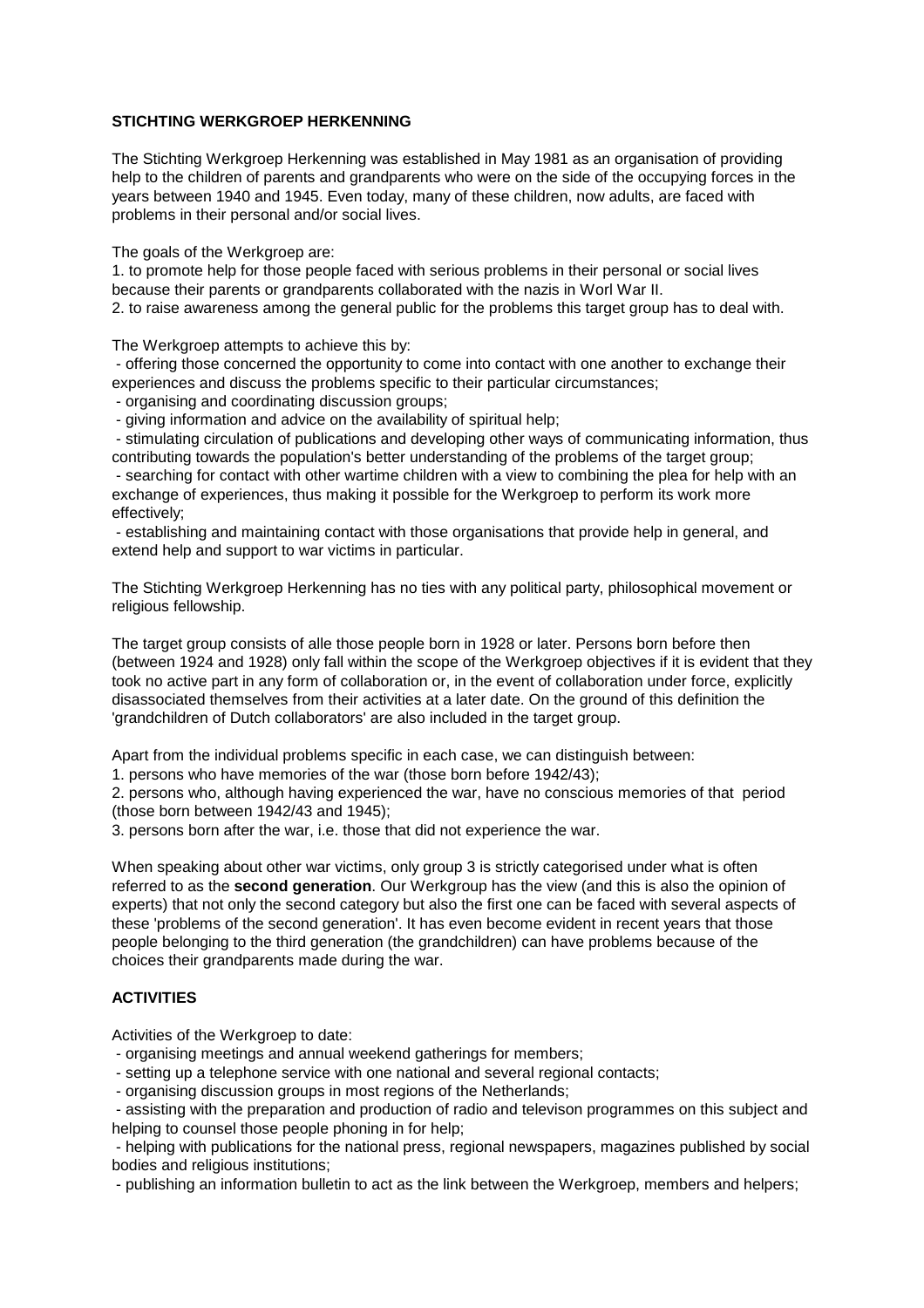- establishing and maintaining contact with a variety of organisations that offer care and support;
- compiling a bibliography on the problems of 'children of collaborators';
- maintaining an archive for (press) articles, photographs and tapes of radio and television programmes.

The Werkgroep supervised a national survey for the NIZW (Netherlands Institute for Health and Social Services) into support for children of collaborators and publishing a book on the results of that survey.

The Stichting Werkgroep Herkenning has gathered an enormous amount of data from discussions with fellow-sufferers; from meetings, from telephone conversations and from correspondence. From all these data we selected those subjects which evidently play a major role, which are typical of the problems experienced by the many different members of Herkenning.

When discussing the problems we distinguish between the cause of the problems and the effects they have some 50 years later.

Looking at the cause of the problems, we also distinguish between internal and external factors. Whereas we are very much aware that these factors are not easy to distinguish between, because of the interweave between the two, we have still chosen to make a distinction in order to bring at least some structure into a subject which is otherwise so complex.

### **CAUSES: FACTORS FROM WITHIN**

### **The family secret and isolation**

The child is conscious of the fact that it is part of a family in which some important event has taken place which is not discussed. That event relates to wartime experiences such as internment, time spent in refugees'camps, escape, torture, confiscation of goods, exclusion by relatives and acquaintances, etc.

That child has then to face a life of unanswered questions, a life of tension, in fact a life of double isolation: the child is then conscious of the fact that the other members of the family share a scret, which even he or she is not allowed to share. At the same time it is aware that this is a secret which no one in the outside worl must come to know.

### **Conflicting loyalties towards the parents, confusion**

The child goes through conflicting emotions towards his or her parents. The war has changed them and they themselves have to wrestle with immense problems. Children sense these changes without being able to fully comprehend and feel very much left out of things.

If others have informed the child (external factor) of what the nazis were responsible for, that child becomes desperate to know whether or not its own parents were aware of what was happening, or whether they even took a part in it, whether they really are the evil people everyone says they are, etc.

### **The lack of a (basic) sense of security and protection**

When the war ended many children were unable to return to their own homes; many properties had been confiscated by the authorities. If the child could return home - after some time - many familiar things had often been removed (toys, the child's own bed). The effect this had on the child was that he or she had (partly) been deprived of the security of the parental home and his or her own things. In many of our dicussions we see a feeling of complete disorientation, a feeling of being cut off, that one has too small a basis, has had a bad start in life.

### **A sense of guilt; substitution?**

Emotional ambivalence towards the parents leads to a sense of guilt. The child starts to feel that he is responsible for the disharmony in the family: maybe he should be more amiable, more obedient. Suppressed emotions sometimes erupt in aggressive behaviour, again leading to feelings of guilt. There is also a sense of guilt towards other war victims: the child feels that in some way or another he or she has something to do, indirectly (via the parents), with the distress and miseries his fellow-man is going through. If that feeling of guilt for acts of war is denied or tirvialised by the parents there is all the more reason for the child to take upon itself that guilt as a substitute. This feeling of guilt can be an enormous burden, being experienced as his or her own responsibility, especially during events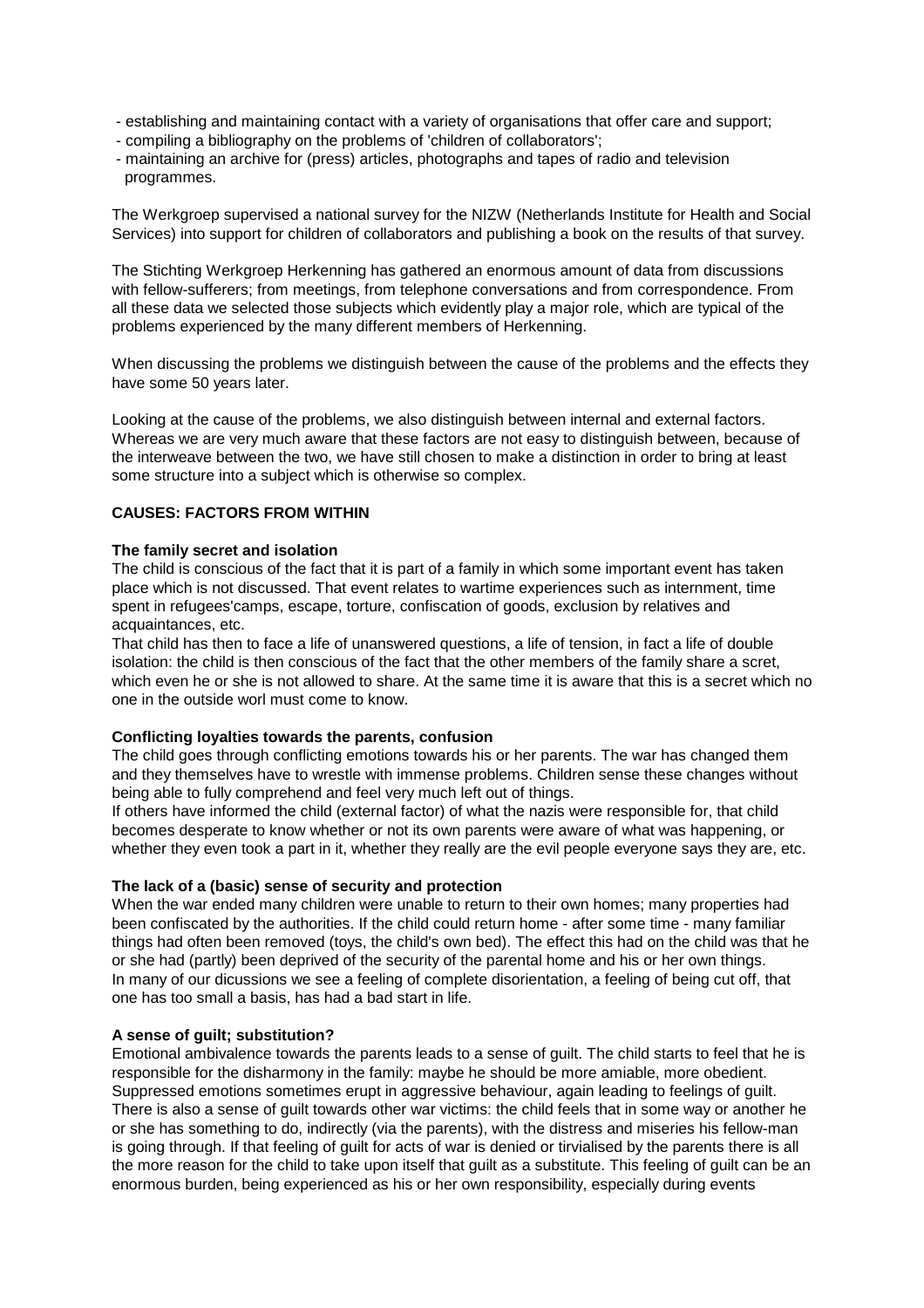connected with the 4th of May (commemorationday of the war), in history lessons at school, when reading books, watching films about the war, etc. Even if deep down inside the child knows that he cannot possibly be responsible, it is still a deeply emotional experience.

### **Shame and the awareness that the world is a perilous place**

Drs.T.L.W.van Ravesteijn writes in an Icodobrochure:

'You know then what Auschwitz is, not what it was. You are ashamed and sense the sinisterness of the world. Your friends have no feeling of shame. For them the world is a trusted place because they have no knowledge of Amersfoort, Vught, Westerbork, Bergen-Belsen, Ravensbrück, Auschwitz, the Indonesian camps and all those other places of death. You are alone with a secret you not only fail to understand yourself, but one which you must never share with anyone else. Neither confession nor penitence offers solace. Typical of the second generation is that they are aware that concentration camps are the work of man. That man is capable of wounding his fellow-man inescapably and beyond repair. They are ashamed of this knowledge and that makes the world a sinister place for them...'

# **CAUSES: EXTERNAL FACTORS**

### **War experiences**

Older children of collaborators have all - either to a greater or lesser extent - experienced the horrors of war. As is the case in other groups too, these memories take their toll, even today. These memories have in fact become even more intense in recent years.

After **Dolle Dinsdag** (Tuesday 5 September 1944, the day on which the NSB, the Dutch NS Party, started to panic and the population started a warm welcome for their liberators - in translation that day is labelled **mad tuesday**) many children fled to Germany with (one of) their parents where they travelled from one refugee camp to another. Their welcome in Germany was far from hospitable: they all had to be housed and fed.

Wartime experiencess differ greatly from one person to another: the main elements of all those experiences are being in danger while away from the security of your own home, being a displaced person, not being welcome anywhere, and being utterly powerless to do anything at all about the situation you find yourself in.

### **Rejection and hatred, both during and after the war**

During the war, many school-going children of collaborators were either ignored or provoked on account of the politicial choice their parents had made. Even adults were guilty of this kind of behaviour. When the war came to an end these reactions became even more frequent and more intense.

# **Foster home or children's home**

Some children spent time in internmentcamps with (one of) their parents. Many children of collaborators were taken into foster homes or children's homes for a while in 1945. [Some till 1947]. Treatment in these places left a great deal to be desired; it was often impersonal or downright scornful and generally humiliating.

# **School and job interviews**

Many of these children of collaborators failed to complete training courses they had started out on, or received less schooling than they wished. This was often due to the fact that confiscation of goods and possessions had brought their parents into financial difficulty. Older children had no other alternative than to help by going out to work.

Immediately after the war (but even recently as well) several people were rejected when applying for a job because of their parents' past history.

### **Scapegoat mechanism, and isolation**

Negative reactions on the part of neighbours are often the reason why children of collaborators refuse to discuss their experiences. The fear of being disapproved of, like their parents, is enormous, even among those who have never experienced any sign of hatred in their immediate surroundings.